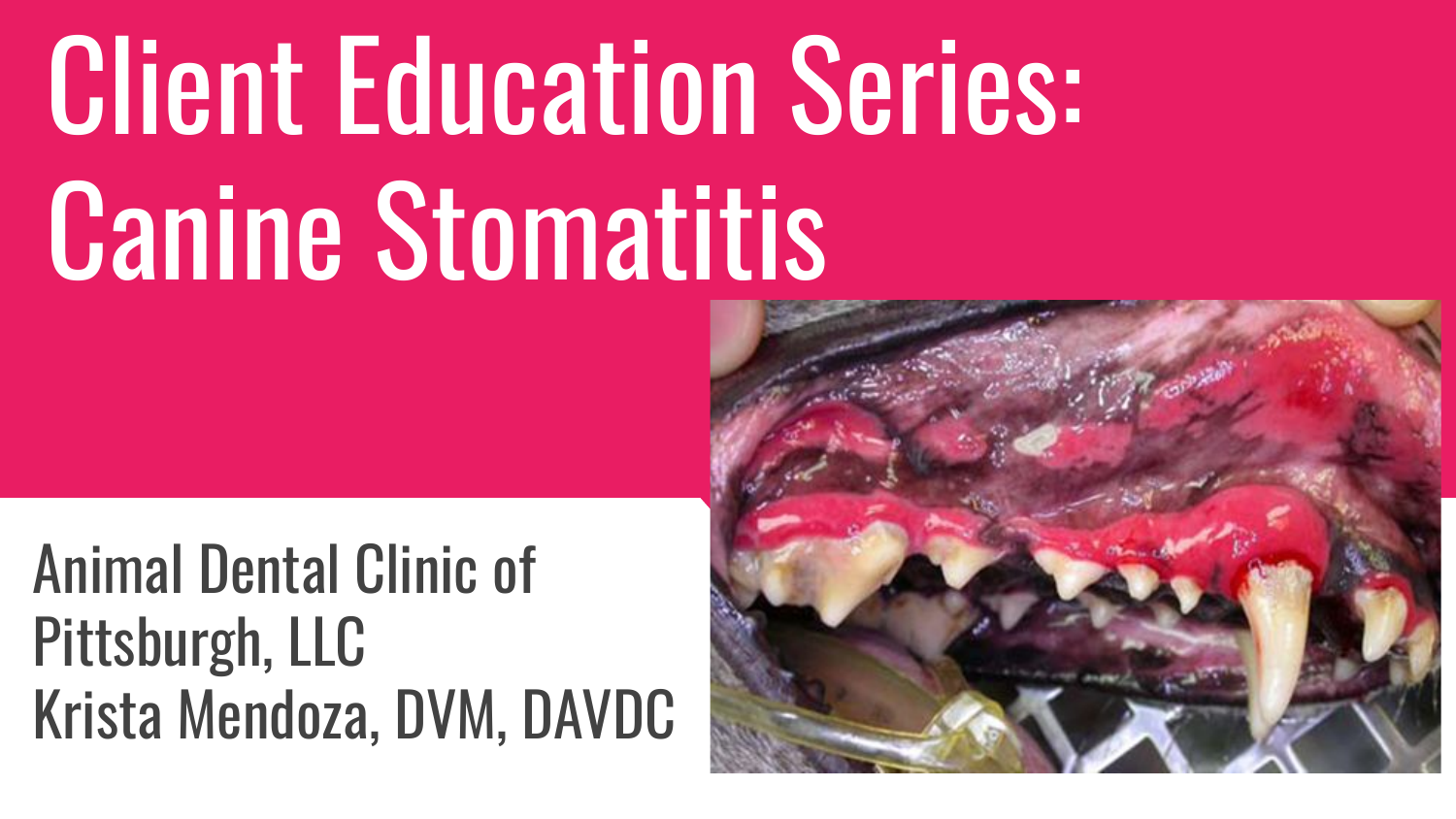## What is Canine Stomatitis?

Generalized oral inflammation that is typically in a pattern called "kissing ulcers" or CUPS - Chronic Ulcerative Paradental Stomatitis where the mucosal tissues that are inflamed and ulcerated are the ones that touch (or "kiss") the teeth.

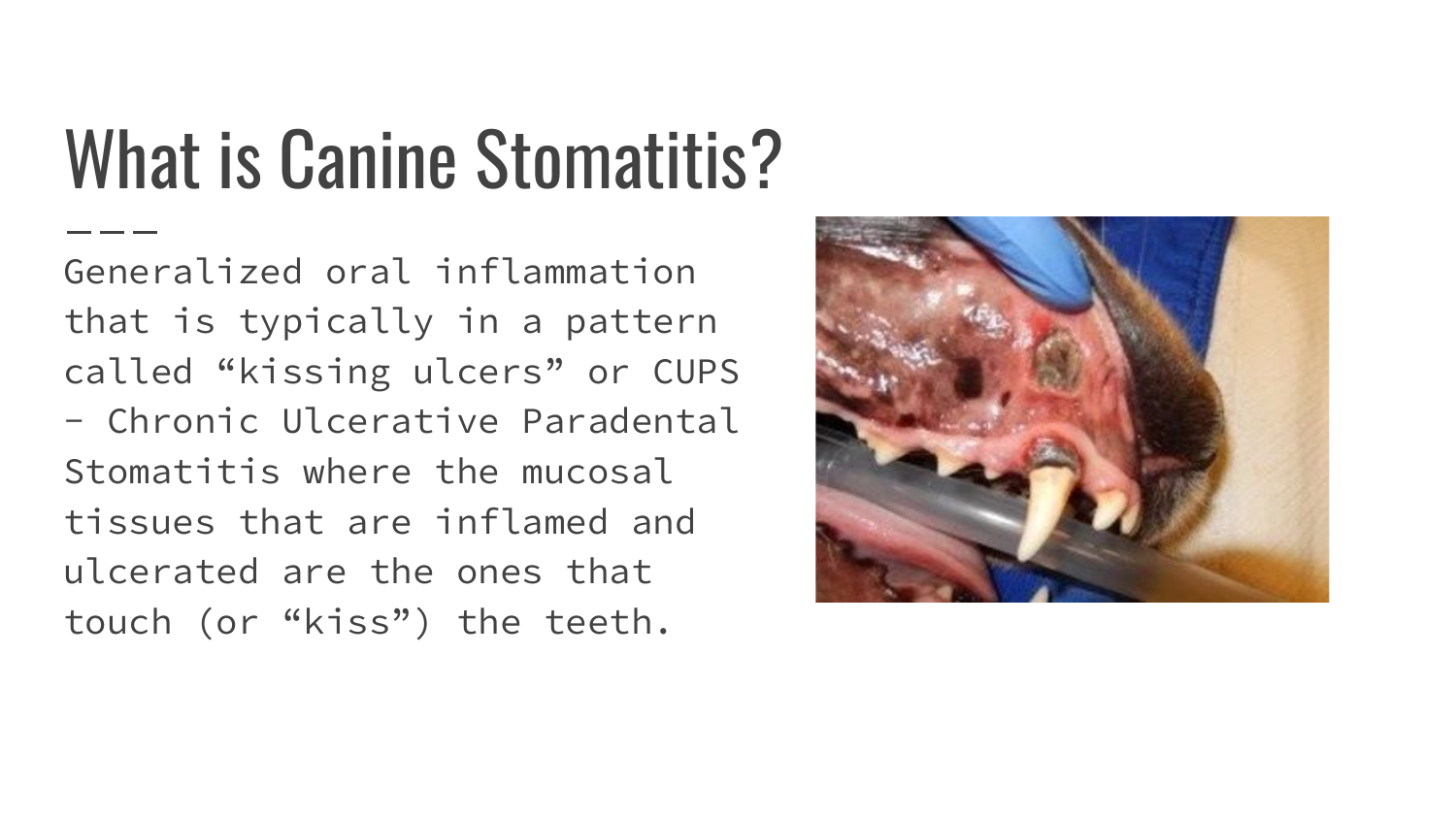What causes CUPS?

The specific cause is not known, but there is an abnormal tissue response from the immune system to plaque & bacteria that is different than true autoimmune diseases like lupus, pemphigus, etc.

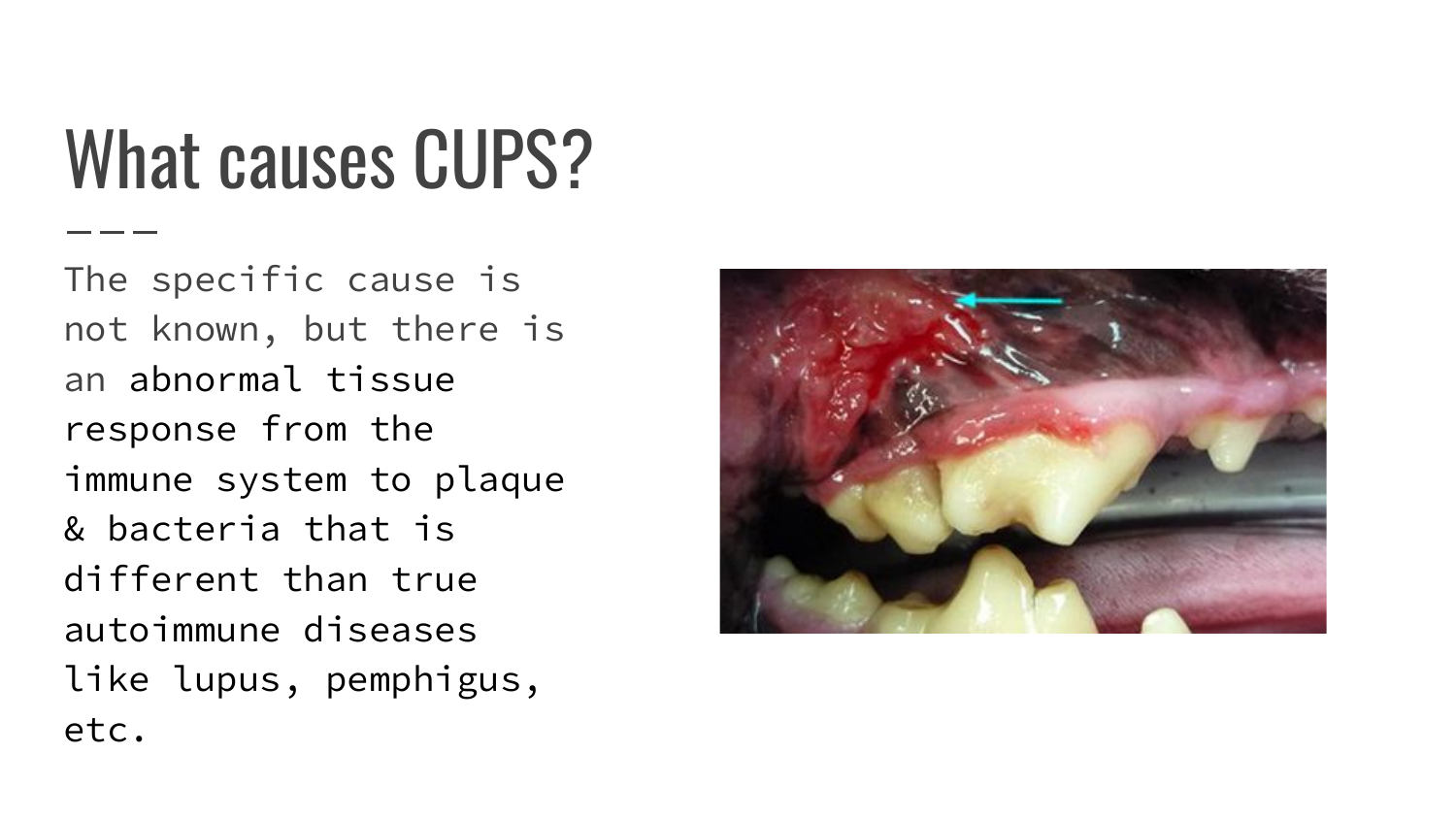## Signs of Canine Stomatitis

Significant oral odor, usually has a very distinct smell that is different from a typical "smelly mouth"

Drooling

Oral pain

Change in chewing, yawning, and eating habits